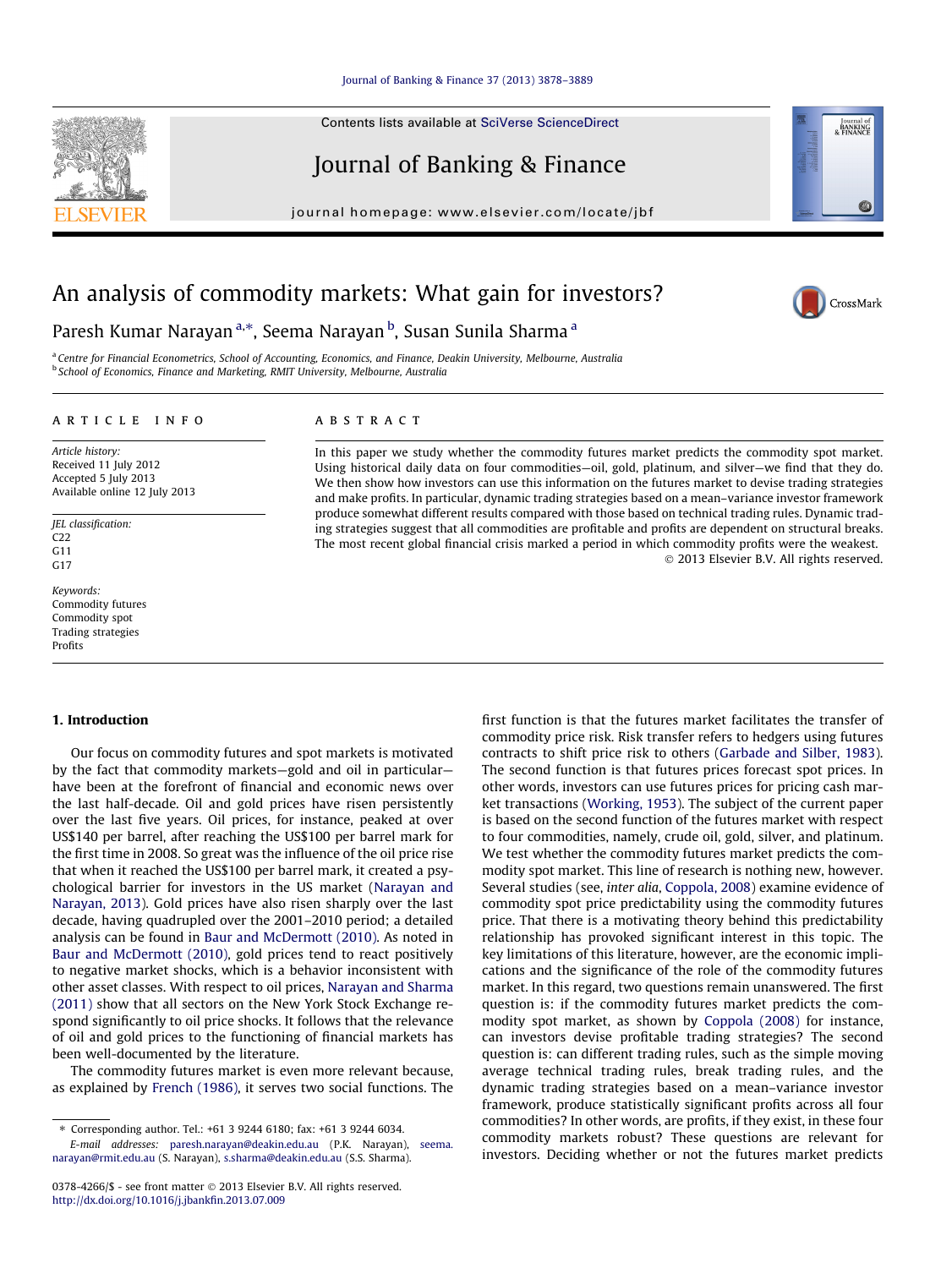the spot market is only the first step in informing investors. How such knowledge from the futures market can be used to devise profitable trading strategies is equally, if not significantly more, interesting. Subsequently, this is our contribution to this literature.

Our results provide three main messages. First, we find that commodity futures returns do predict commodity spot returns. We observe that these results hold in both linear and non-linear models and in models that account for structural breaks. Thus, we find robust evidence that the commodity futures market predicts the commodity spot market. Second, we observe that the simple moving average technical trading rule and trading range break rule-based strategies consistently produce statistically significant profits in three of the four markets—with the exception of the platinum market. We also note that profits, like predictability, are influenced by structural breaks in the data. Finally, we devise dynamic trading strategies based on a mean–variance investor framework. We find that regardless of whether or not we allow for short-sales, profits from the oil, gold, and silver markets are statistically significant. Platinum remains the only market where investors do not make statistically significant profits.

The rest of the paper is organized as follows. In Section 2, we discuss the theory that motivates our research question and explain the estimation approach. In Section [3](#page--1-0), we discuss the results, and in the final section we provide the concluding remarks.

## 2. Motivating theory and estimation approach

#### 2.1. Motivating theory

As explained in substantial detail by [Kaldor \(1939\),](#page--1-0) the relationship between spot and futures prices is driven by three things: interest rates, convenience yields, and warehousing costs. There are at least two reasons why one can expect the commodity futures market to alter the information reflected in spot prices. First, as argued by [Cox \(1976\),](#page--1-0) organized futures trading attracts an additional set of traders to a commodity's market. Speculators are key market players. [Cox \(1976: 1217\)](#page--1-0) notes the role of speculators eloquently: ''When these speculators have either a net long or short position in the futures market, hedgers (firms that deal in physical commodity) have a corresponding net short or long position which causes the amount of stock held for later consumption to be different than it would have been in the absence of futures trading''. Second, because transaction costs in the futures market are relatively low, it provides an incentive for speculators to close out their positions with an off-setting sale or purchase of futures contracts at the expense of accepting delivery of and selling the physical commodity [\(Cox, 1976](#page--1-0)). Trading in the futures market is completely centralized. Compared to dispersed trading and private negotiations, investors are able to trade and communicate their information—such as identifying potential traders, searching for best bid or offer, and negotiating a contract—in the futures market relatively cheaply (see [Hayek, 1945\)](#page--1-0).

The empirical framework that binds the relationship between the price of an index futures contract and the price level of the underlying spot index is motivated by the work of [Stoll and](#page--1-0) [Whaley \(1990\)](#page--1-0), and has the following mathematical form:

$$
F_t = S_t e^{(r-d)(T-t)},\tag{1}
$$

where  $F_t$  is the index futures price at time t,  $S_t$  is the index spot price at time t,  $r - d$  is the net cost of carrying the underlying stocks in the index-that is, the rate of interest cost  $r$  less the rate at which dividend yield accrues to the stock index portfolio holder d, and T is the expiration date of the futures contract, so  $T-t$  is the time remaining in the futures contract life. [Stoll and Whaley \(1990\)](#page--1-0) show that the instantaneous rate of price appreciation in the stock index equals the net cost of carrying the stock portfolio plus the instantaneous relative price change of the futures contract. This relationship is depicted as follows:

$$
R_t^S = (r - d) + R_t^F,\tag{2}
$$

where  $R_t^S$  is the spot price index return computed as  $R_t^S = \ln(S_t/S_{t-1}) * 100$ , and  $R_t^F$  is the futures price index return computed as  $R_t^F = \ln (F_t/F_{t-1}) * 100$ .

## 2.2. Estimation approach

Based on Eq. (2), our predictive regression model is of the following form:

$$
R_t^S = \beta_0 + \beta_1 R_{t-1}^F + \varepsilon_t, \tag{3}
$$

The variables are as previously defined; the error term is characterized by a zero mean and variance  $\sigma^2$ . Eq. (3), assuming that  ${\mathcal{y}}_{t-1} = \left( \left. \mathbb{1}, \mathsf{R}_{t-1}^{\text{F}}\right.\right)^{\cdot}$  and  $\beta$  =  $(\beta_0, \beta_1)^{\prime}$ , can be expressed as follows:

$$
R_t^S = y_{t-1}'\beta + \varepsilon_t,\tag{4}
$$

Following [Rapach and Wohar \(2006\)](#page--1-0), we allow for a structural break in both the intercept and slope coefficients of the predictive regression model. This dual structural break treatment is relevant as both the predictive slope and the intercept affect the conditional expected return. Rapach and Wohar  $(2006: 4-5)^1$  show that the predictive regression model with a structural break has the following form:

$$
R_t^S = y'_{t-1} \beta^0 + \varepsilon_t, \quad t = 1, \dots, k,
$$
\n(5)

$$
R_t^S = y'_{t-1}(\beta^0 + \varphi) + \varepsilon_t, \quad t = k+1, \dots, T,
$$
 (6)

where  $\beta^0 = (\beta_0^0, \beta_1^0)$  and  $\varphi = (\varphi_0, \varphi_1)$ . The structural break model in matrix notation takes the following form:

$$
R_t^S = Y\beta^0 + Y_{0k}\varphi + \varepsilon,\tag{7}
$$

Here  $R^S = (R_1^S, \ldots, R_T^S)$  $(R_1^S, \ldots, R_T^S)'$ ,  $Y = (y_0, \ldots, y_{T-1})'$  and  $\varepsilon = (\varepsilon_1, \ldots, \varepsilon_T)$ . Rapach and Wohar  $(2006)$  show that when the structural break date, k, is known, one can simply apply the familiar [Chow \(1960\)](#page--1-0) structural break test. The Chow test amounts to testing the null hypothesis that  $\varphi = 0$  against the alternative hypothesis that there is a structural break ( $\varphi \neq 0$ ). The Chow test has been extended by [Andrews \(1993\)](#page--1-0) in the case of an unknown structural break date. Specifically, [Andrews \(1993\)](#page--1-0) considers SupF test statistic. This requires a sample trimming factor (say  $\tau$ ), which we set to 15%. The SupF statistic is nonstandard and trimming factor dependent. We examine the null hypothesis of no structural break by comparing this test statistic with the asymptotic critical values reported in [Andrews \(1993\)](#page--1-0). When the null hypothesis is rejected, Andrews recommends estimating the break data as:

$$
\hat{k} = \operatorname{argmin}_{k \in [\tau T, (1-\tau)T]} (\hat{\varepsilon}'_k \hat{\varepsilon}_k). \tag{8}
$$

So far we have just focused on the possibility of a single structural break. There is no reason to believe that the regression model does not contain multiple structural breaks. [Bai and Perron \(1998\)](#page--1-0) propose a test that allows us to extract multiple (as much as five) structural breaks. [Bai and Perron \(1998\)](#page--1-0) propose a multiple linear regression model with m breaks and  $(m + 1$  regimes), which takes the following form:

$$
R_t^S = y'_{t-1} \beta^l + \varepsilon_t, \quad t = T_{l-1} + 1, \dots, T_l.
$$
 (9)

 $^{\rm 1}$  The model was estimated using the GAUSS codes available from David Rapach's website.